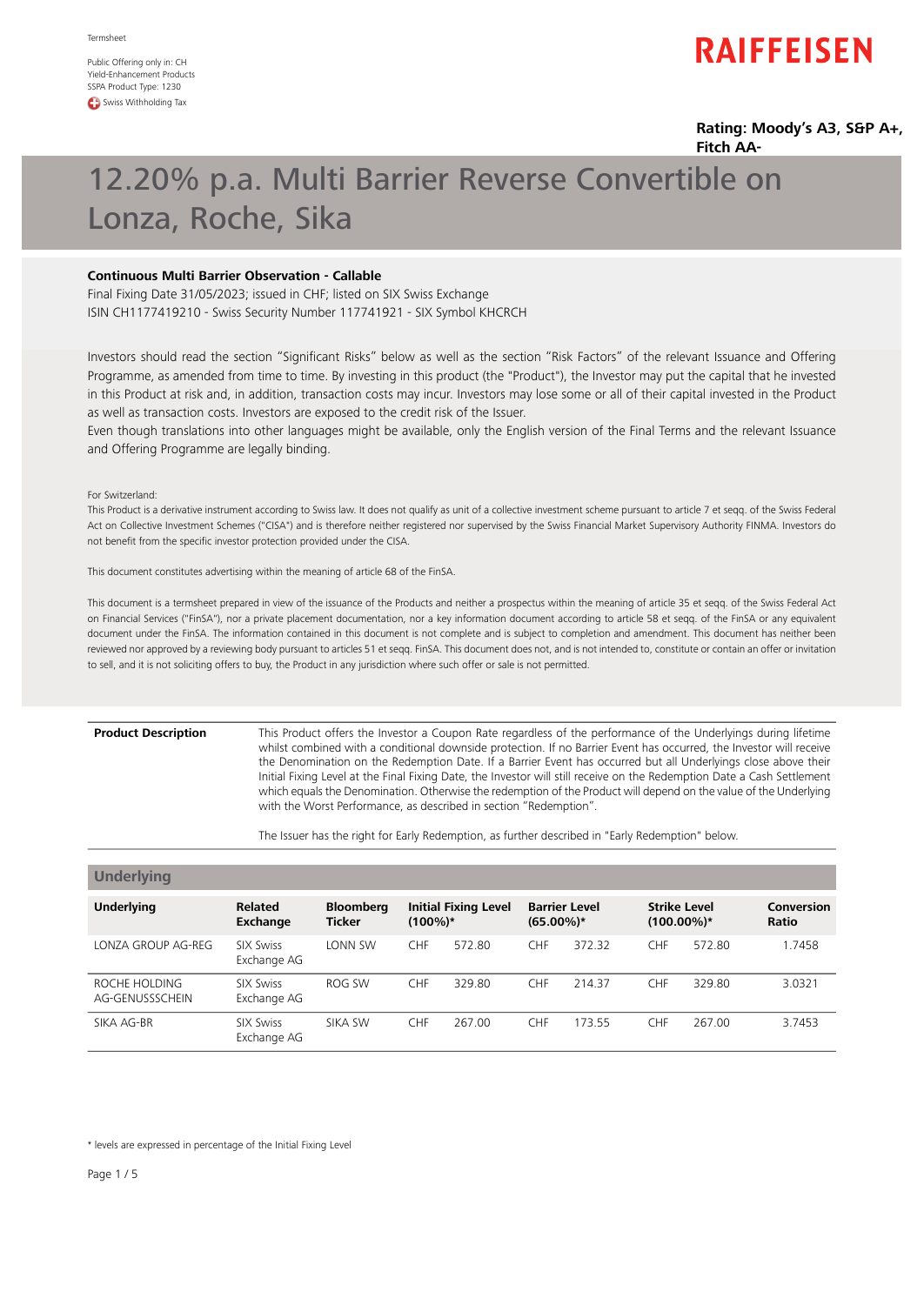| <b>Product Details</b>                                     |                                   |                                                                                                                              |                           |                                                                                                                                                                                                                                          |
|------------------------------------------------------------|-----------------------------------|------------------------------------------------------------------------------------------------------------------------------|---------------------------|------------------------------------------------------------------------------------------------------------------------------------------------------------------------------------------------------------------------------------------|
| Swiss Security Number                                      | 117741921                         |                                                                                                                              |                           |                                                                                                                                                                                                                                          |
| <b>ISIN</b>                                                | CH1177419210                      |                                                                                                                              |                           |                                                                                                                                                                                                                                          |
| SIX Symbol                                                 | <b>KHCRCH</b>                     |                                                                                                                              |                           |                                                                                                                                                                                                                                          |
| <b>Issue Price</b>                                         | 100.00%                           |                                                                                                                              |                           |                                                                                                                                                                                                                                          |
| <b>Issue Size</b>                                          |                                   | CHF 10'000'000 (can be increased at any time)                                                                                |                           |                                                                                                                                                                                                                                          |
| Denomination                                               | CHF 1'000                         |                                                                                                                              |                           |                                                                                                                                                                                                                                          |
| Settlement Currency                                        | CHF                               |                                                                                                                              |                           |                                                                                                                                                                                                                                          |
| Coupon Rate                                                | 12.20% p.a.<br>Interest Component | The Coupon Rate is split in two components for Swiss taxation purposes:<br>Option Premium Component                          | 0.00% p.a.<br>12.20% p.a. |                                                                                                                                                                                                                                          |
| Coupon Amount(s) and Coupon<br>Payment Date(s)             |                                   | CHF 30.50 paid on 07/09/2022<br>CHF 30.50 paid on 07/12/2022<br>CHF 30.50 paid on 07/03/2023<br>CHF 30.50 paid on 07/06/2023 |                           | In case no Early Redemption has occurred, the following applies. The Coupon Amount(s) per Product will be paid<br>in the Settlement Currency on the respective Coupon Payment Date(s). Following Business Day Convention applies.        |
| <b>Dates</b>                                               |                                   |                                                                                                                              |                           |                                                                                                                                                                                                                                          |
| Subscription Start Date                                    | 20/05/2022                        |                                                                                                                              |                           |                                                                                                                                                                                                                                          |
| Subscription End Date                                      |                                   | 27/05/2022 15:00 CEST                                                                                                        |                           |                                                                                                                                                                                                                                          |
| Initial Fixing Date                                        | 27/05/2022                        |                                                                                                                              |                           |                                                                                                                                                                                                                                          |
| Issue Date                                                 | 07/06/2022                        |                                                                                                                              |                           |                                                                                                                                                                                                                                          |
| First Exchange Trading Date                                |                                   | 07/06/2022 (anticipated)                                                                                                     |                           |                                                                                                                                                                                                                                          |
| Last Trading Day/Time                                      |                                   | 31/05/2023 / Exchange market close                                                                                           |                           |                                                                                                                                                                                                                                          |
| Final Fixing Date                                          |                                   | 31/05/2023 (subject to Market Disruption Event provisions)                                                                   |                           |                                                                                                                                                                                                                                          |
| Redemption Date                                            |                                   | 07/06/2023 (subject to Settlement Disruption Event provisions)                                                               |                           |                                                                                                                                                                                                                                          |
| Early Redemption Observation<br>and Early Redemption Dates |                                   | <b>Early Redemption Observation Date</b>                                                                                     |                           | <b>Early Redemption Date</b>                                                                                                                                                                                                             |
|                                                            | $\mathbf{1}$                      | 30/11/2022                                                                                                                   |                           | 07/12/2022                                                                                                                                                                                                                               |
|                                                            | 2                                 | 28/02/2023                                                                                                                   |                           | 07/03/2023                                                                                                                                                                                                                               |
|                                                            |                                   |                                                                                                                              |                           | If any of the above-mentioned Early Redemption Observation Dates is not an Exchange Business Day for an Underlying,<br>the next following Exchange Business Day for that Underlying shall be the respective Early Redemption Observation |

**Redemption**

Day will apply.

In case no Early Redemption has occurred, the following applies. The Coupon Amount(s) per Product will be paid in any case at the respective Coupon Payment Date(s). In addition the Investor is entitled to receive from the Issuer on the Redemption Date per Product:

Date. General Terms and Conditions apply also to the Early Redemption Observation Dates as if they were Final Fixing Dates. If any of the above-mentioned Early Redemption Dates is not a Business Day, the next following Business

| Scenario 1           | If a Barrier Event has NOT occurred, the Investor will receive a Cash Settlement in the Settlement Currency equal to:<br>Denomination                                                                                                                                                                                                                                                                                                                                                                                                                                                                                                                                                                                 |
|----------------------|-----------------------------------------------------------------------------------------------------------------------------------------------------------------------------------------------------------------------------------------------------------------------------------------------------------------------------------------------------------------------------------------------------------------------------------------------------------------------------------------------------------------------------------------------------------------------------------------------------------------------------------------------------------------------------------------------------------------------|
| <b>Scenario 2</b>    | If a Barrier Event has occurred and<br>If the Final Fixing Level of the Underlying with the Worst Performance is at or below the respective Strike<br>a.<br>Level, the Investor will receive a round number (i.e. Conversion Ratio) of the Underlying with the Worst<br>Performance per Product. Any potential fractional Conversion Ratio entitlements (Fraction of Underlyings)<br>will be paid in cash, based on the Final Fixing Level. Fractions of Underlyings will not be cumulated.<br>If the Final Fixing Level of the Underlying with the Worst Performance is above the respective Strike Level,<br>b.<br>the Investor will receive a Cash Settlement in the Settlement Currency equal to:<br>Denomination |
| Initial Fixing Level | Official close of the respective Underlying on the Initial Fixing Date on the Related Exchange, as determined by the<br>Calculation Agent.                                                                                                                                                                                                                                                                                                                                                                                                                                                                                                                                                                            |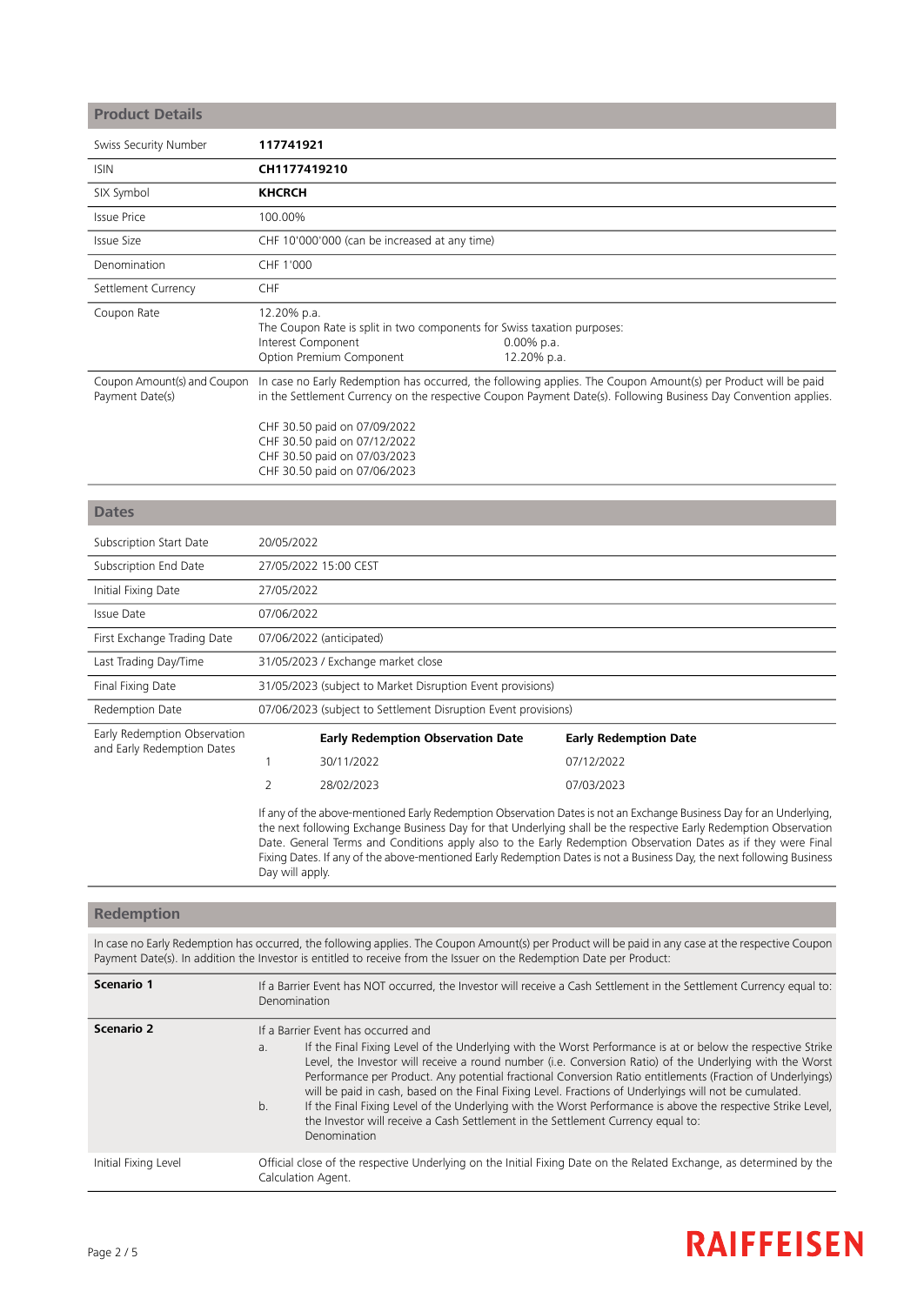| Final Fixing Level         | Official close of the respective Underlying on the Final Fixing Date on the Related Exchange, as determined by the<br>Calculation Agent.                                                                                                                                                           |
|----------------------------|----------------------------------------------------------------------------------------------------------------------------------------------------------------------------------------------------------------------------------------------------------------------------------------------------|
| Worst Performance          | For each Underlying the performance is calculated by dividing its Final Fixing Level by the respective Initial Fixing<br>Level. The Worst Performance corresponds to the lowest of all so calculated values, as determined by the Calculation<br>Agent.                                            |
| Barrier Event              | A Barrier Event shall be deemed to occur if at any time on any Exchange Business Day during the Barrier Observation<br>Period the level of at least one of the Underlyings' prices has been traded at or below the respective Barrier Level,<br>as reasonably determined by the Calculation Agent. |
| Early Redemption           | On each Early Redemption Observation Date, the Issuer has the right, but not the obligation to call all Products for<br>Early Redemption on the respective Early Redemption Date.                                                                                                                  |
|                            | On the respective Early Redemption Date the Investor will receive a Cash Settlement in the Settlement Currency<br>equal to the Denomination, plus the Coupon Amount for the respective Coupon Payment Date. No further payments<br>will be made thereafter.                                        |
| Barrier Observation Period | 27/05/2022 - 31/05/2023                                                                                                                                                                                                                                                                            |

# **General Information**

| Issuer                      | Raiffeisen Switzerland Cooperative, St. Gallen, Switzerland<br>(Rating: Moody's A3, Standard & Poor's A+, Fitch AA-, Supervisory Authority: FINMA)                                                                                                                                                                                                                                                   |
|-----------------------------|------------------------------------------------------------------------------------------------------------------------------------------------------------------------------------------------------------------------------------------------------------------------------------------------------------------------------------------------------------------------------------------------------|
| Lead Manager                | Raiffeisen Switzerland Cooperative, St. Gallen, Switzerland                                                                                                                                                                                                                                                                                                                                          |
| Calculation Agent           | Raiffeisen Switzerland Cooperative, St. Gallen, Switzerland                                                                                                                                                                                                                                                                                                                                          |
| Paying Agent                | Raiffeisen Switzerland Cooperative, St. Gallen, Switzerland                                                                                                                                                                                                                                                                                                                                          |
| Distribution Fees           | Up to 0.50% (incl. VAT, if any. Reference is made to section "Remunerations to Third Parties" herein and to the<br>General Terms and Conditions of the Programme.)                                                                                                                                                                                                                                   |
| Listing/Exchange            | SIX Swiss Exchange AG; traded on SIX Swiss Exchange - Structured Products<br>There is no obligation of the Issuer and/or the Lead Manager or any third party to list the Product or apply for<br>admission to trading at issuance or during the term of the Product. In case of a listed/admitted Product, there is no<br>obligation to maintain a listing/admission during the term of the Product. |
| Secondary Market            | Daily price indications will be available from 09:15 - 17:15 CET on www.raiffeisen.ch/structuredproducts, Refinitiv<br>[SIX Symbol]=LEOZ or [ISIN]=LEOZ and Bloomberg [ISIN] Corp.                                                                                                                                                                                                                   |
| Quoting Type                | Secondary market prices are quoted dirty; accrued interest is included in the prices.                                                                                                                                                                                                                                                                                                                |
| Quotation Type              | Secondary market prices are quoted in percentage.                                                                                                                                                                                                                                                                                                                                                    |
| Coupon Day Count Convention | 30/360; Unadjusted; Accruing during each coupon period (including start and excluding end date).                                                                                                                                                                                                                                                                                                     |
| Settlement Type(s)          | Cash Settlement or Delivery of Underlying                                                                                                                                                                                                                                                                                                                                                            |
| Minimum Investment          | CHF 1'000                                                                                                                                                                                                                                                                                                                                                                                            |
| Minimum Trading Lot         |                                                                                                                                                                                                                                                                                                                                                                                                      |
|                             | CHF 1'000                                                                                                                                                                                                                                                                                                                                                                                            |
| Clearing                    | SIX SIS Ltd, Euroclear, Clearstream                                                                                                                                                                                                                                                                                                                                                                  |
| Depository                  | SIX SIS Ltd                                                                                                                                                                                                                                                                                                                                                                                          |
| Public Offering only in     | Switzerland                                                                                                                                                                                                                                                                                                                                                                                          |
| Form                        | Uncertificated Securities                                                                                                                                                                                                                                                                                                                                                                            |

The definition "Issuing Party/Parties" as used herein, means the Issuer, as indicated in section "General Information".

| <b>Taxation Switzerland</b>                                                             |                                                                                                                                                                                                                                                                                                                                                                                                                                                                                                                                                        |
|-----------------------------------------------------------------------------------------|--------------------------------------------------------------------------------------------------------------------------------------------------------------------------------------------------------------------------------------------------------------------------------------------------------------------------------------------------------------------------------------------------------------------------------------------------------------------------------------------------------------------------------------------------------|
| Swiss Federal Stamp Duty                                                                | Secondary market transactions are not subject to Swiss stamp duty. The possible Delivery of the Underlying may be<br>subject to Swiss stamp duty.                                                                                                                                                                                                                                                                                                                                                                                                      |
| Swiss Federal Income Tax<br>(for private investors with tax<br>domicile in Switzerland) | For private investors with tax domicile in Switzerland holding the Product as part of their private property, the Interest<br>Component of the coupon on the respective payment date(s) is subject to the Federal Direct Tax. The Option Premium<br>Component is considered as a capital gain and is therefore tax exempt for such Investors.<br>The tax treatment regarding the cantonal and communal income taxes can differ from the tax treatment regarding<br>the Federal Direct Tax. But in general the income tax treatments are corresponding. |
| Swiss Withholding Tax                                                                   | The following part(s) of the Product is/are subject to the Swiss Withholding Tax: the Interest Component of the<br>coupon on its respective payment date.                                                                                                                                                                                                                                                                                                                                                                                              |

The tax information provided herein is a non-binding summary and only provides a general overview of the potential Swiss tax consequences linked to this Product at the time of issue. Tax laws and tax interpretation may change at any time, possibly with retroactive effect.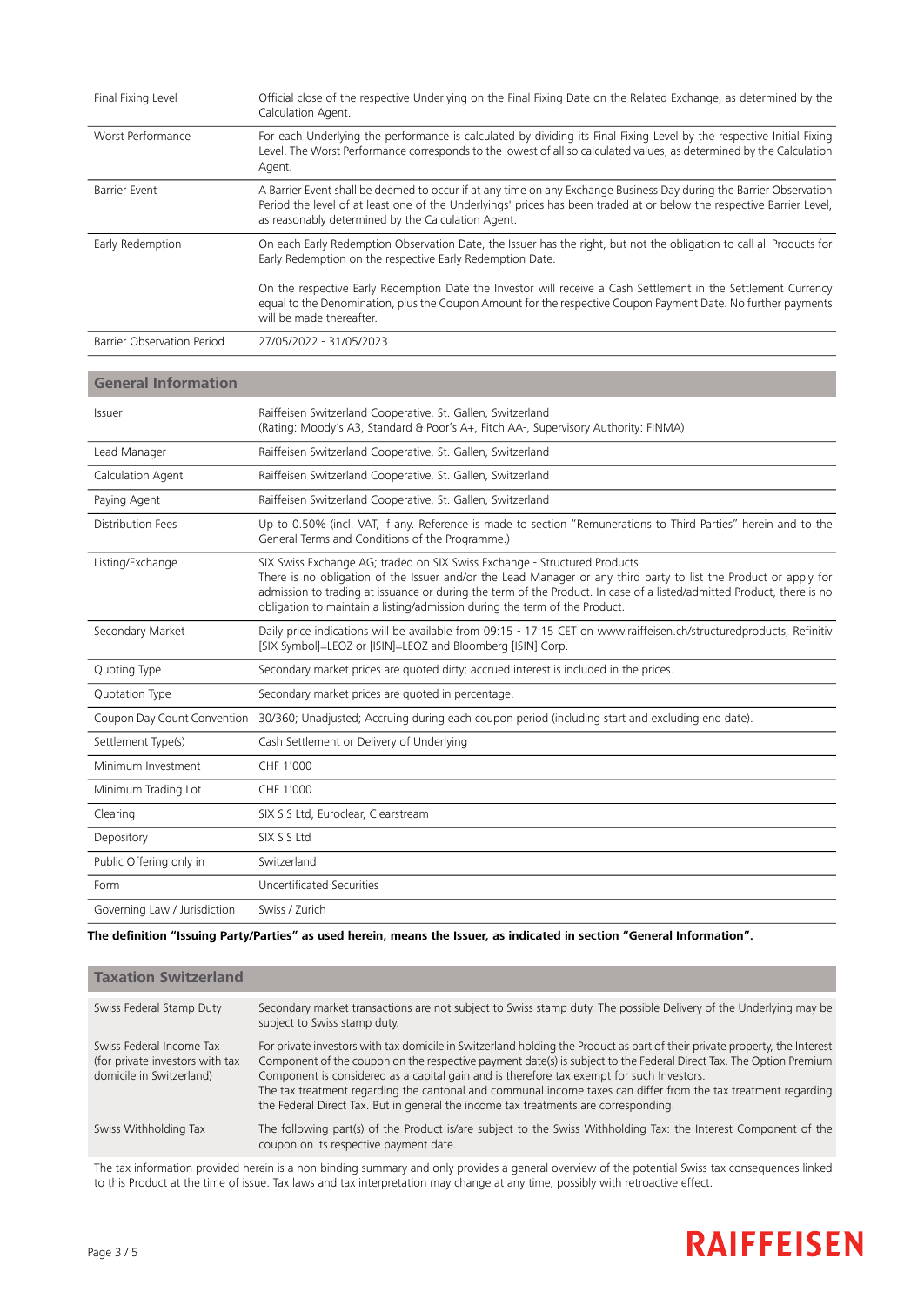Investors and prospective Investors are advised to consult with their tax advisers with respect to the Swiss tax consequences of the purchase, ownership, disposition, lapse or exercise or redemption of a Product in light of their particular circumstances. The Issuing Parties and the Lead Manager hereby expressly exclude any liability in respect of any possible tax implications.

## **Product Documentation**

It is intended that the Products will be issued under a base prospectus ("Base Prospectus") as per article 45 FinSA approved by SIX Exchange Regulation AG ("SIX Exchange Regulation") in its capacity as Swiss Prospectus Office. Only the Final Terms, which will be available no later than on the Issue Date, together with the Base Prospectus of the relevant Issuance and Offering Programme (the "Programme") dated 08 November 2021 containing all further relevant terms and conditions, shall form the entire and legally binding documentation for this Product ("Product Documentation"). The Final Terms will be registered with SIX Exchange Regulation in its capacity as Swiss Prospectus Office. The Final Terms should always be read together with the Base Prospectus. Definitions used in this Termsheet, but not defined herein, shall have the meaning given to them in the Final Terms and the Base Prospectus. Even though a translation into other languages might be available, only the English version of the Final Terms jointly with the Base Prospectus are legally binding.

The Products may be offered, sold or advertised, directly or indirectly, in Switzerland to retail clients (Privatkundinnen und -kunden) in the meaning of the FinSA ("Retail Clients") in accordance with the FinSA.

A Swiss key information document / key information document in accordance with Regulation (EU) No 1286/2014 (PRIIPs Regulation) has been prepared in relation to the Products and may be obtained, free of charge, upon request from the Lead Manager (see the contact details below).

Notices to Investors in connection with this Product shall be validly given in accordance with the terms and conditions of the Programme. In addition, any changes with regard to the terms and conditions of this Product will be published on the relevant Termsheet on www.raiffeisen.ch/structuredproducts, or for listed products, in any other form as permitted by the rules and regulations of the SIX Exchange Regulation AG. Notices to Investors relating to the Issuing Parties will be published on www.raiffeisen.ch/structuredproducts and/or on the web page of the respective Issuing Party.

Insofar as this publication contains information relating to a Packaged Retail and Insurance-based Investment Product (PRIIP), a Key Information Document in accordance with Regulation (EU) No 1286/2014 (PRIIPs Regulation) is available and can be obtained from www.priipkidportal.com.

During the whole term of this Product, the Product Documentation can be ordered free of charge from the Lead Manager Raiffeisen Switzerland Cooperative, The Circle 66, 8058 Zurich-Airport (Switzerland), via telephone (+41 (0)44 226 72 20\*) or via e-mail (structuredproducts@raiffeisen.ch). Please note that all calls made to numbers marked with an asterisk (\*) are recorded.

## **Significant Risks**

Prospective Investors should ensure that they fully understand the nature of this Product and the extent of their exposure to risks and they should consider the suitability of this Product as an investment in the light of their own circumstances and financial condition. Products involve a high degree of risk, including the potential risk of expiring worthless. Potential Investors should be prepared in certain circumstances to sustain a total loss of the capital invested to purchase this Product as well as the transaction costs. Prospective Investors shall consider the following important risk factors and read the section "Risikofaktoren" of the Programme for details on all other risk factors to be considered.

This is a structured product involving derivative components. Investors should make sure that their advisors have verified that this Product is suitable for their portfolio taking into account the investor's financial situation, investment experience and investment objectives.

The terms and conditions of the Product may be subject to adjustments during the lifetime of the Product as set out in the Programme.

**Product Specific Risks**: To the extent that this Product is not capital protected, investors may lose some or all of their investment as well as the transaction costs as they are fully exposed to the performance of the Underlyings. The Product does not confer any claim to receive rights and/or payments of the Underlying, such as dividend payments, unless explicitly stated in the documentation governing the Product. Please refer to the Product Documentation as regards the further Product specific risk factors to be taken into account.

**Issuer Risk**: Investors are exposed to the credit risk of the Issuer. If the Issuer is not able to make a payment or becomes insolvent, investors could lose some or all of their investment.

**Market Risk**: Market risk may have a negative impact on the value of and the return on an investment in the Product. Market risk is the risk associated with the effect of changes in market factors such as interest and foreign exchange rates, equity and commodity prices, credit spreads or implied volatilities, on the value of assets and liabilities held for both the short and long term. Market risk may also lead to an early redemption of the Product (e.g. in the event of a hedging disruption).

**Liquidity Risk**: The Issuer or, as the case may be, the guarantor or a third party appointed by the Issuer or guarantor, if any, intends to act as market maker in relation to the Product and it will use commercially reasonable efforts to provide indicative bid and offer prices for the Product on a regular basis under normal market conditions. However, such market maker does not have an obligation to provide prices for the Product. Liquidity of the Product in the secondary market may be limited and an active trading market for the Product may not develop. Accordingly, investors may not be able to sell their Product.

**Currency Risk**: If the investor's reference currency is different from the currency, in which the Product is denominated, the investor bears the currency risk between the two currencies. The fluctuations in exchange rates could have an adverse effect on the value of or return on an investment in the Product, even if the redemption amount would otherwise provide for a positive return. If the Underlyings are calculated in a currency different from the Currency of the Product, the conversion into the Currency of the Product will be carried out at the relevant exchange rate.

**Early Termination and Reinvestment Risk**: The Product may be redeemed prior to its maturity (be it by declaration of the issuer or as a result of certain events specified in the terms of the Product) and investors must consider that in case of such an early redemption, investors will not receive any further coupon payments after the occurrence of the early redemption and the early redemption amount may be significantly below the issue / purchase price paid and the redemption amount payable at maturity. Investors may not be able to reinvest the early redemption amount in a financial instrument with the same profit potential and additional transaction costs may be incurred as a consequence of a reinvestment of the early redemption amount.

**Illiquidity of Underlying**: One or, if applicable, more of the Underlyings might be or become illiquid over the life time of the Product. Illiquidity of an Underlying might lead to larger bid/offer spreads of the Product and/or to an extended time period for buying and/or selling the Underlying respective to acquire, unwind or dispose of the hedging transaction(s) or asset(s) or to realise, recover or remit the proceeds of such hedging transaction(s) or asset(s) which might implicate a postponed redemption or delivery and/or a modified redemption amount, as reasonably determined by the Calculation Agent.